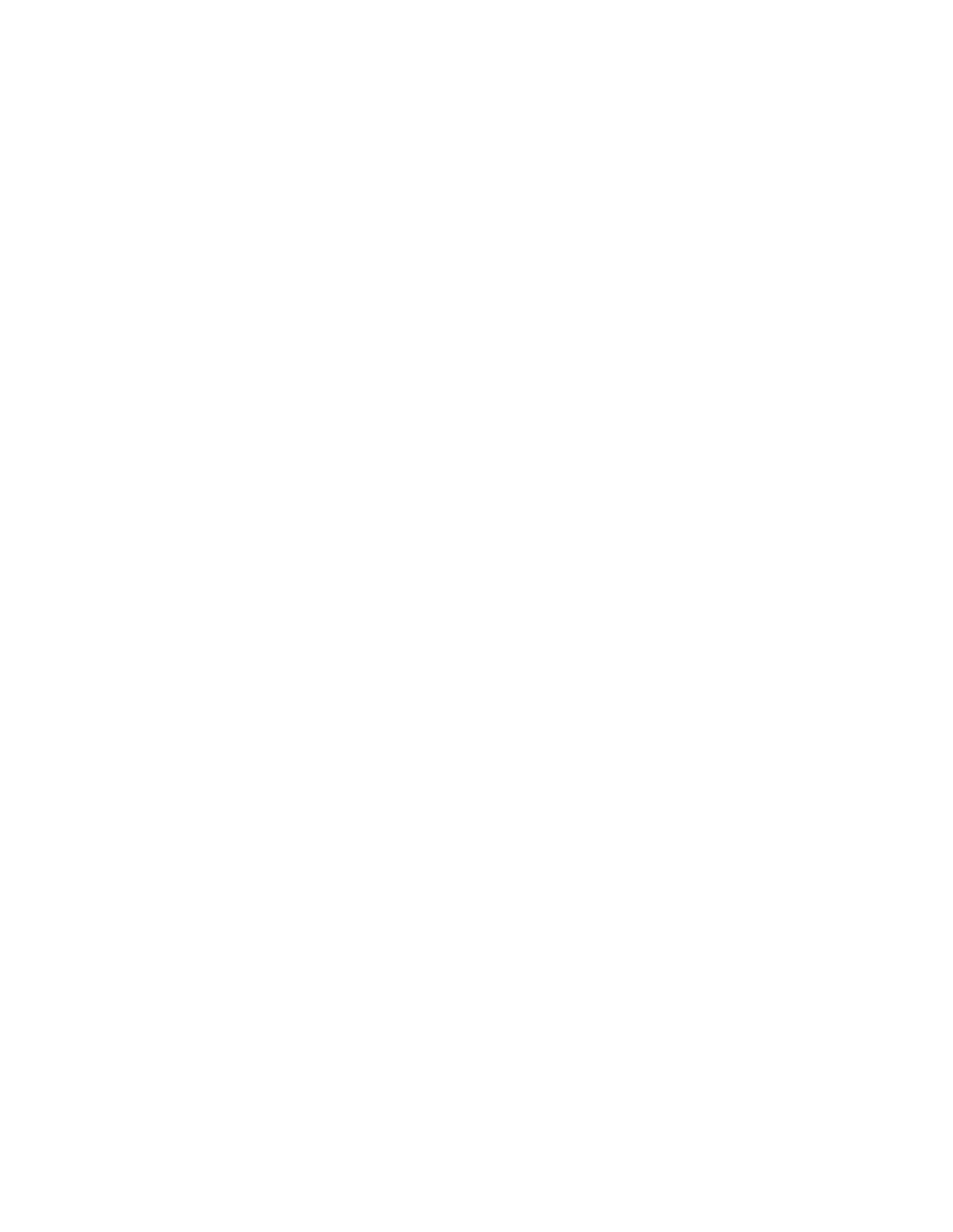Enr CS for CS for SB 468

 AN ACT to amend the Code of West Virginia, 1931, as amended, by adding thereto a new article, designated §16-2Q-1, relating to restricting abortion; defining terms; requiring licensed medical professional to provide certain information; requiring Department of Health and Human Resources to make certain information available on website; prohibiting abortion because of a disability; providing exceptions; requiring commissioner to create forms; providing for professional sanctions; and providing criminal penalties.

*Be it enacted by the Legislature of West Virginia:*

#### **ARTICLE 2Q. UNBORN CHILD WITH A DISABILITY PROTECTION AND EDUCATION**

**ACT.**

#### **§16-2Q-1. Abortion may not be performed because of a disability, except in a medical emergency.**

(a) As used in this article:

"Abortion" means the same as that term is defined in §16-2F-2 of this code.

"Attempt to perform or induce an abortion" means the same as that term is defined in §16-

2M-2 of this code.

 "Because of a disability" means on account of the presence or presumed presence of a disability or diagnosis in a fetus including, but not limited to, chromosomal disorders or morphological malformations occurring as the result of atypical gene expressions.

"Commissioner" means the Commissioner of the Bureau for Public Health.

"Licensed medical professional" means a person licensed under Chapter 30 of this code

practicing within his or her scope of practice.

"Medical emergency" means the same as that term is defined in §16-2I-1 of this code.

12 "Nonmedically viable fetus" means the same as that term is defined in §16-2M-2 of this

code.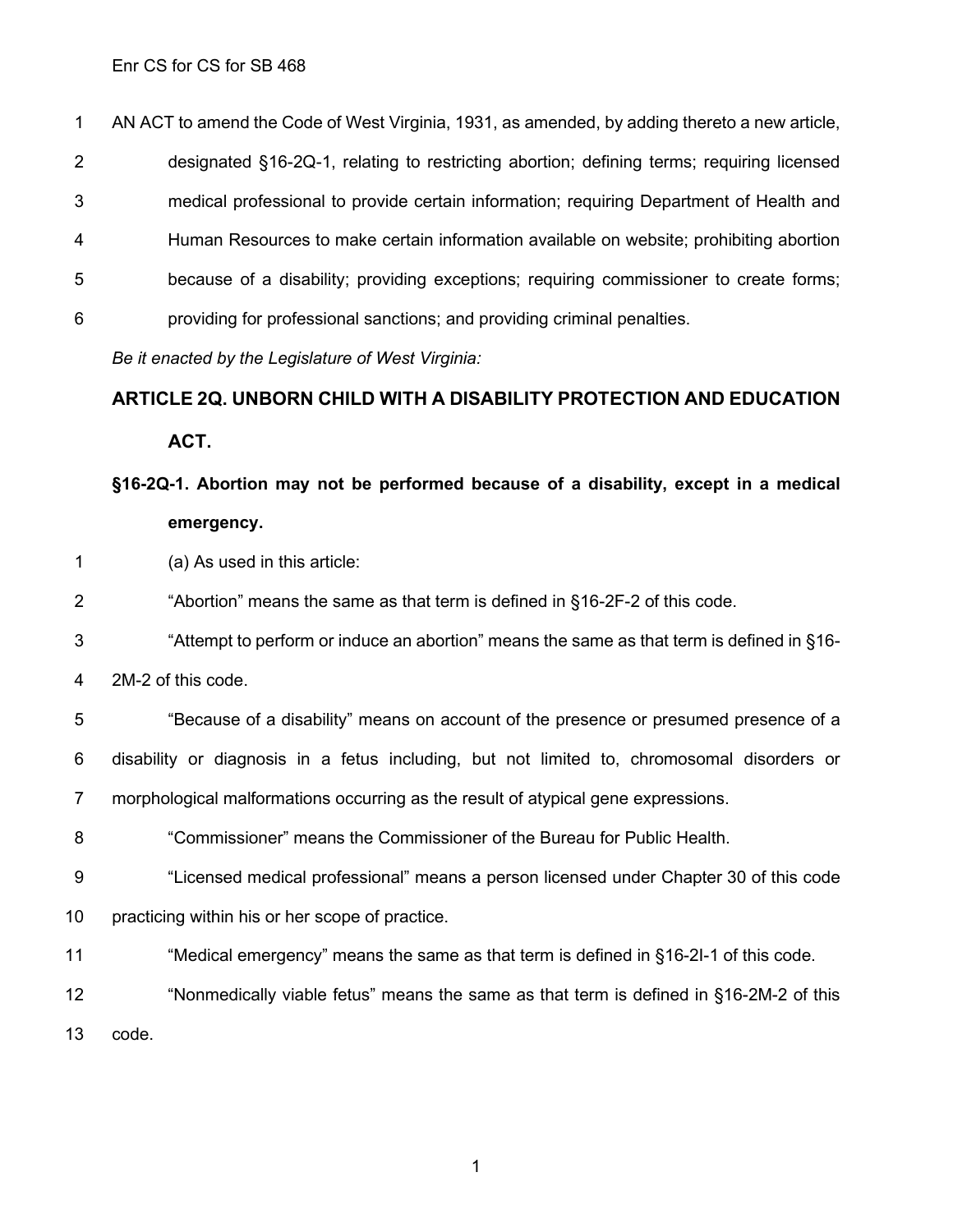"Reasonable medical judgment" means the same as that term is defined in §16-2M-2 of this code.

 (b) Except in a medical emergency or a nonmedically viable fetus, a licensed medical professional may not perform or attempt to perform or induce an abortion, unless the patient acknowledges that the abortion is not being sought because of a disability. The licensed medical professional shall document these facts in the patient's chart and report such with the commissioner.

 (c) Except in a medical emergency or a nonmedically viable fetus, a licensed medical professional may not intentionally perform or attempt to perform or induce an abortion of a fetus, if the abortion is being sought because of a disability.

24 (d) (1) If a licensed medical professional performs or induces an abortion on a fetus, the licensed medical professional shall, within 15 days of the procedure, cause to be filed with the commissioner, on a form supplied by the commissioner, a report containing the following information:

(A) Date the abortion was performed;

(B) Specific method of abortion used;

 (C) A statement from the patient confirming that the reason for the abortion was not because of a disability;

(D) Probable health consequences of the abortion to the patient;

(E) Whether a medical emergency existed; and

(F) Whether the fetus was a nonmedically viable fetus.

(2) The licensed medical professional shall sign the form as his or her attestation under

oath that the information stated is true and correct to the best of his or her knowledge.

 (3) Reports required and submitted under this section may not contain the name of the patient upon whom the abortion was performed or any other information or identifiers that would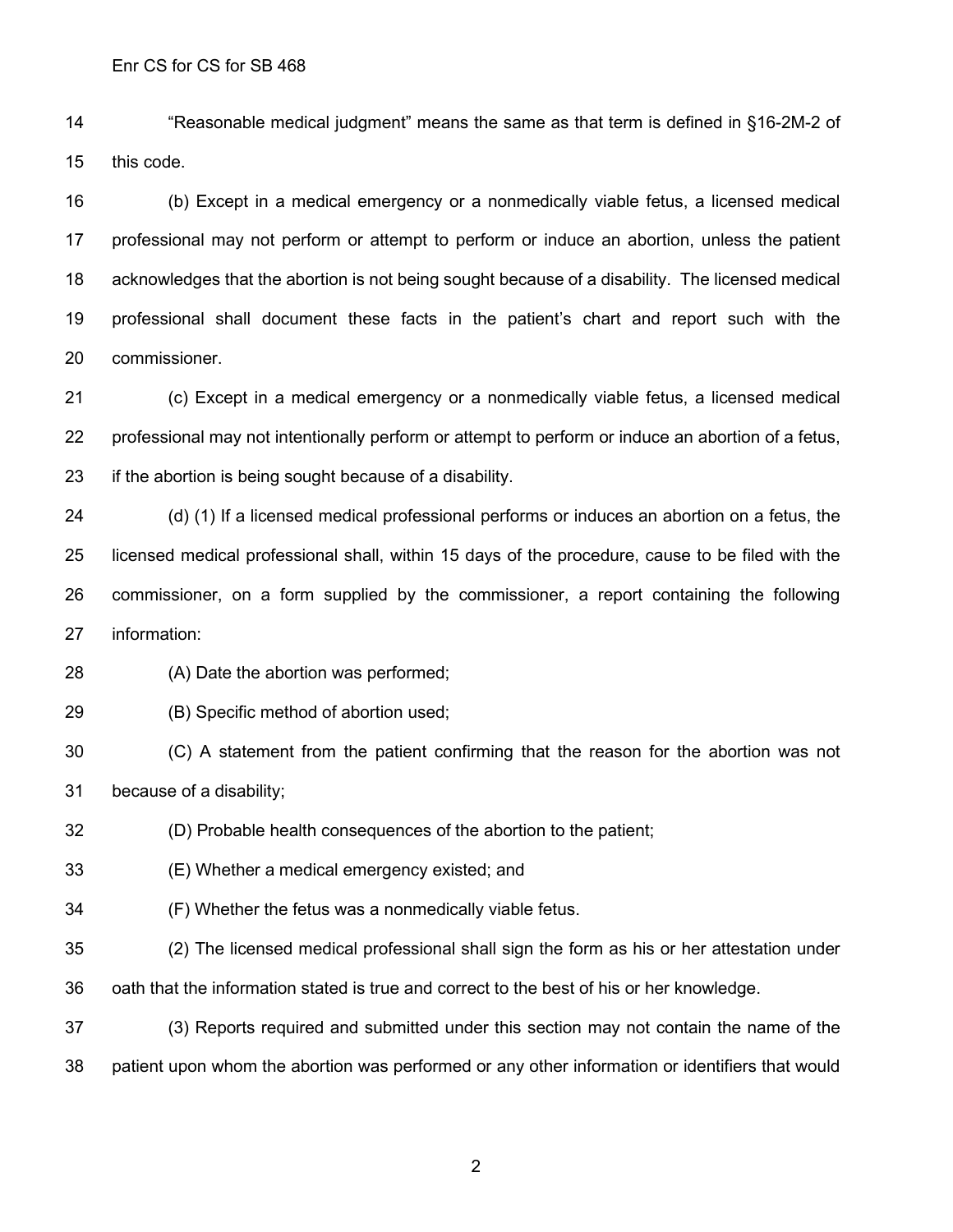Enr CS for CS for SB 468

 make it possible to identify, in any manner or under any circumstances, a woman who obtained or sought to obtain an abortion.

 (g) A licensed medical professional that administers, or causes to be administered, a test for a disability or diagnosis to a fetus shall provide the patient with educational information made available by the bureau as provided in this section, within a reasonable time, if the test result confirms the presence of a disability.

 (h) The Bureau for Public Health shall make the following available through the bureau's publicly accessible internet website:

 (1) Up-to-date, evidence-based information about any in-utero disability or diagnosis that has been peer reviewed by medical experts and any national disability rights organizations. The information provided shall include the following:

- (A) Physical, developmental, educational, and psychosocial outcomes;
- (B) Life expectancy;
- (C) Clinical course;
- (D) Intellectual and functional development;
- (E) Treatment options; and
- (F) Any other information the bureau deems necessary;
- (2) Contact information regarding first call programs and support services, including the
- following:
- (A) Information hotlines specific to any in-utero fetal disabilities or conditions;
- (B) Relevant resource centers or clearinghouses;
- (C) Information about adoption specific to disabilities;
- (D) National and local disability rights organizations; and
- (E) Education and support programs.

(i)The information provided in accordance with this section shall conform to the applicable

standard or standards provided in the Enhanced National Standards for Culturally and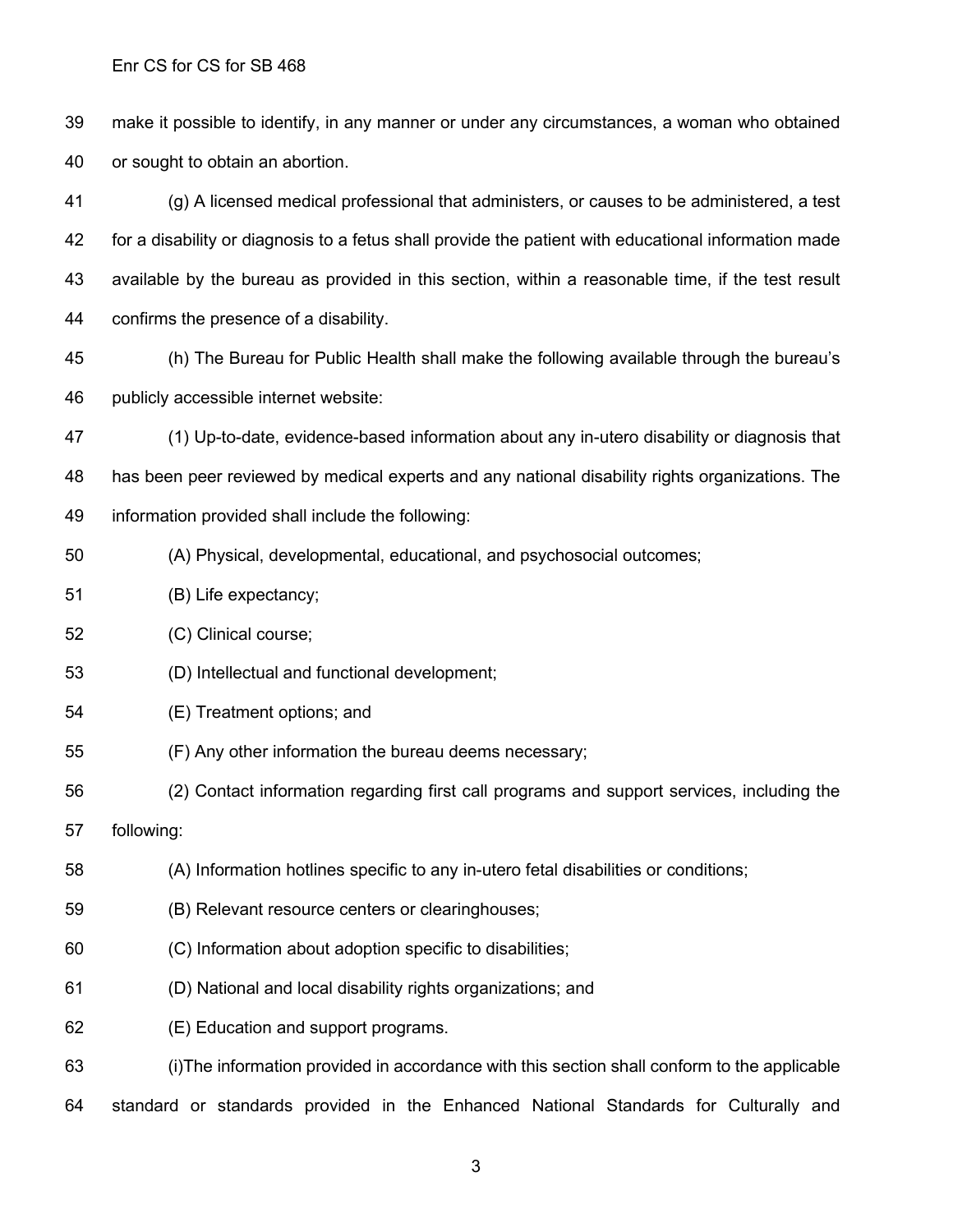Enr CS for CS for SB 468

 Linguistically Appropriate Services in Health and Health Care as adopted by the United States Department of Health and Human Services and published in the Federal Register on September 24, 2013.

 (j) A licensed medical professional who intentionally or recklessly performs or induces an abortion in violation of this section is considered to have acted outside the scope of practice permitted by law or otherwise in breach of the standard of care owed to a patient, and is subject to discipline from the applicable licensure board for that conduct, including, but not limited to, loss of professional license to practice.

 (k) A person, not subject to subsection (f) of this section, who intentionally or recklessly performs or induces an abortion in violation of this article is considered to have engaged in the unauthorized practice of medicine in violation of §30-3-13 of this code, and upon conviction, subject to the penalties contained in that section.

 (l) A penalty may not be assessed against any patient upon whom an abortion is performed or induced or attempted to be performed or induced.